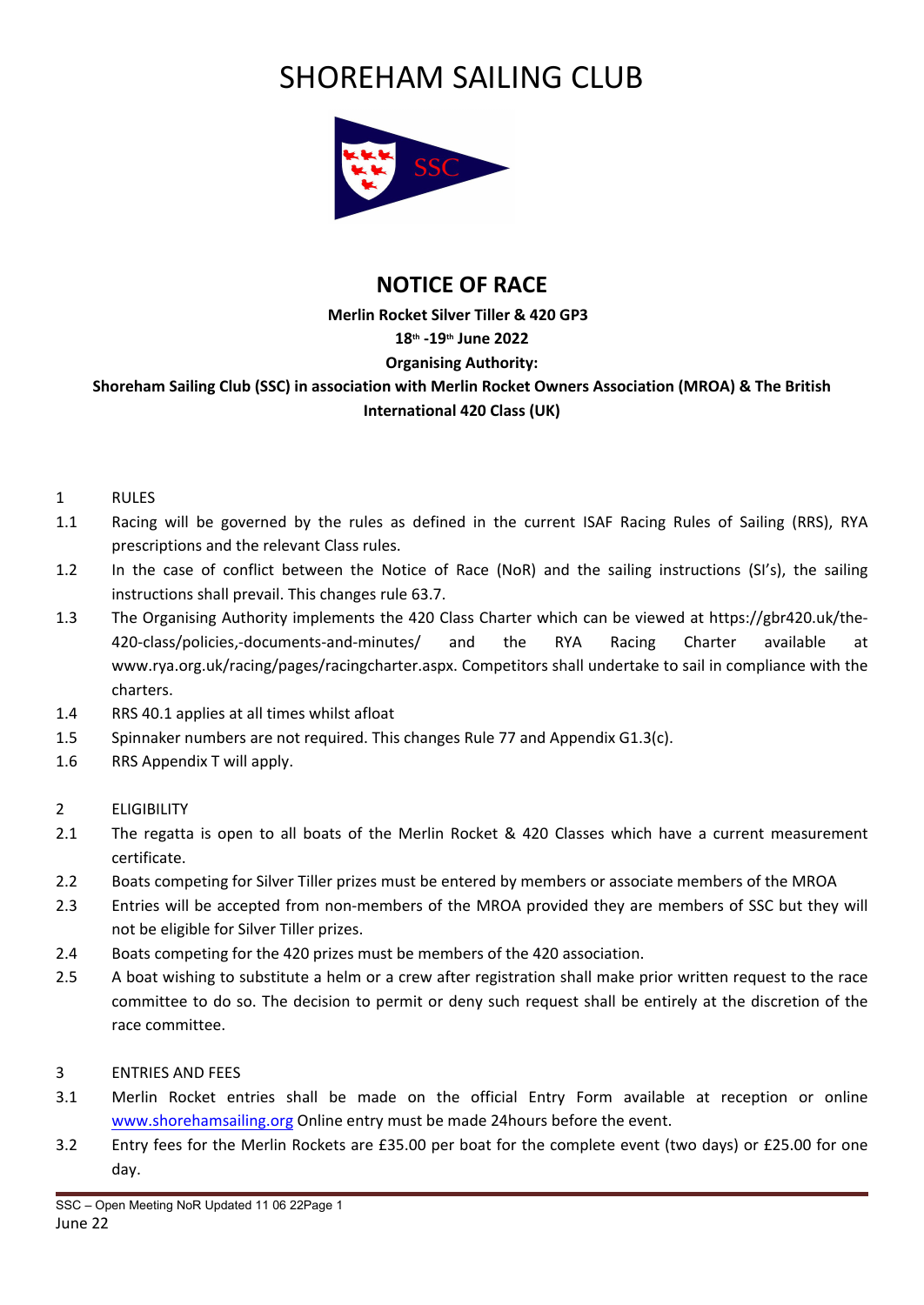# SHOREHAM SAILING CLUB

- 3.3 Entry and Fees for the 420 fleet are as set out on the 420 class association website.
- 3.4 Merlin Rocket entries will be accepted up to 12.00 on Saturday 18<sup>th</sup> June or up to 09.30 on Sunday 19<sup>th</sup> June for entries on that day only.
- 3.5 Limited camping for tents and camper vans is available on site for £25.00 for the weekend.

# 4 COMMUNICATION

- 4.1 Notices to competitors will be posted on the official notice board located in the main upstairs room of the clubhouse.
- 4.2 Class Associations may post notices on their websites.
- 4.3 While racing, from the 1<sup>st</sup> warning signal until the end of the last race of the day, except in an emergency, a boat shall not make voice or data transmissions and shall not receive voice or data communication that is not available to all boats.

### 5 SCHEDULE

- 5.1 Merlin Rocket registration will take place in the club house on Saturday 18<sup>th</sup> June between 10.00 and 12.00 and on Sunday 19<sup>th</sup> June between 08.30 and 09.30.
- 5.2 The event comprises of a six (6) race series: 3 races on Saturday and 3 races on Sunday.
- 5.3 At it's discretion, the race committee may change the number of races each day but may not start more than 4 races on either day.
- 5.4 The scheduled time for race briefings will be: Saturday 18<sup>th</sup> June not before 11.30; Sunday 19<sup>th</sup> June not before 09.00.
- 5.5 The scheduled time of the first warning signal for the races will be: Saturday 18<sup>th</sup> June not before 13.25; Sunday 19<sup>th</sup> June not before 10.25.
- 5.6 Merlin Rocket Class are scheduled to start first followed by 420 Class.
- 5.7 No warning signal will be made after 15.00 on Sunday  $19<sup>th</sup>$  June.
- 5.8 High water times: Saturday 18<sup>th</sup> June HW 15:13 (6.12m); Sunday 19<sup>th</sup> June HW 16:08 (5.84m).

### 6 420 EQUIPMENT INSPECTION

- 6.1 A boat shall produce a valid measurement certificate if requested by the 420 Class. This may be in electronic format.
- 6.2 Each boat shall supply button numbers, using the process prescribed by the 420 Class Association, for up to two main sails, two jibs and two spinnakers by 09.00 on 18<sup>th</sup> June and only these shall be used in the regatta. This amends Class Rule C10.2.2 [DP].
- 6.3 Boats, sails and equipment may be inspected for class rules compliance prior to or during or after racing.
- 6.4 Class Rule C.5.2.b)1) applies: The boat shall be fitted with a towing rope of a minimum length of 8 m and minimum diameter of 8 mm, secured to the mast [DP] [NP].
- 7 SAILING INSTRUCTIONS
- 7.1 Sailing instructions will be published on the event website on or before  $18<sup>th</sup>$  June 2022 (www.shorehamsailing.org) and printed copies will be available at registration.

### 8 VENUE

- 8.1 Shoreham Sailing Club, Soldiers Point, 223 Harbour Way, Shoreham-by-Sea, West Sussex, BN43 5HZ.
- 8.2 Racing will normally take place to the West of the harbour entrance.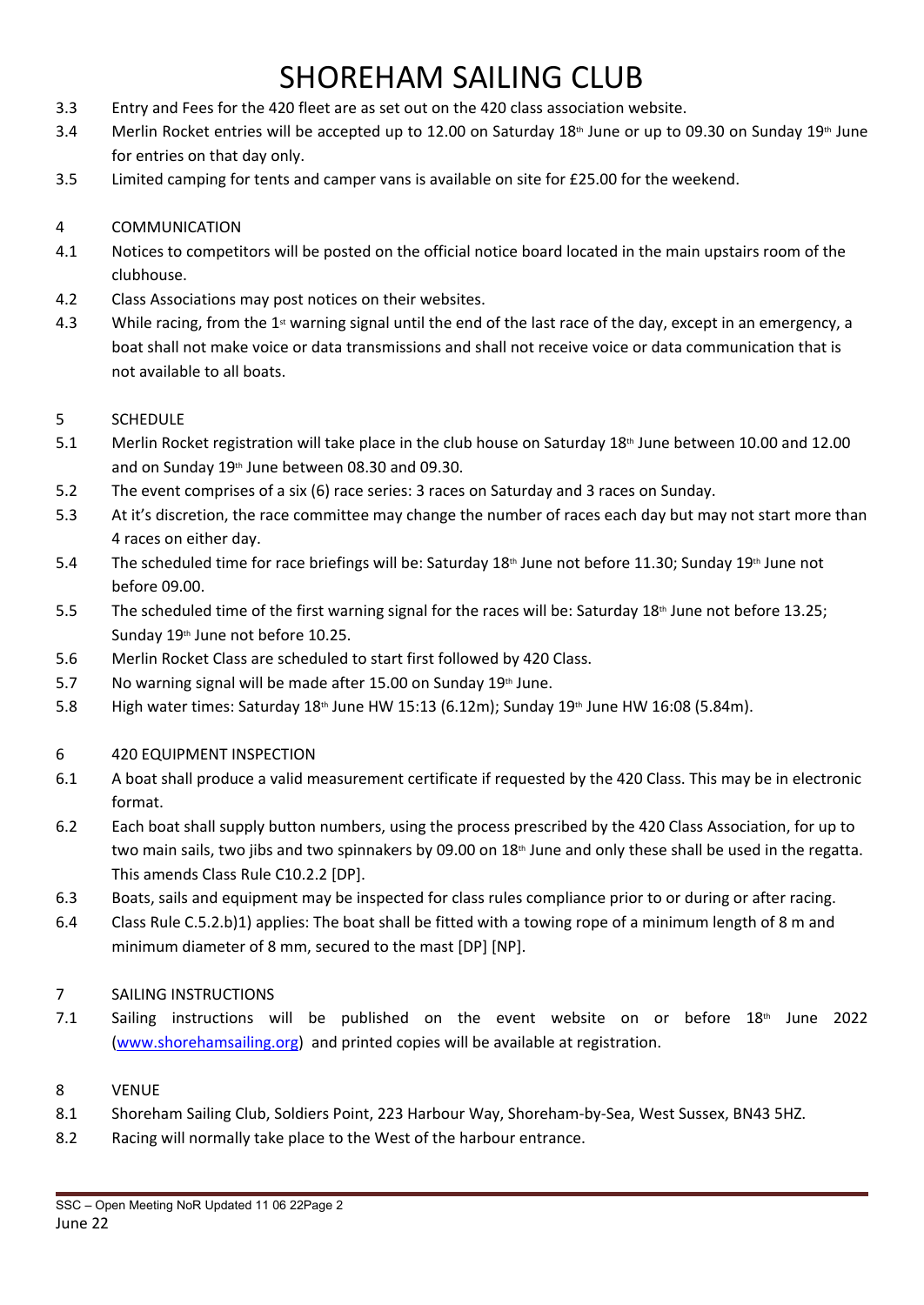# SHORFHAM SAILING CLUB

- 9 PENALTY SYSTEM
- 9.1 RRS Rule 44 will apply.
- 9.2 RRS Appendix P, Special Procedures for Rule 42 will apply to the 420 fleet only and as prescribed by the 420 Class Association.
- 9.3 To encourage boats to take a penalty afloat, judges may blow a whistle when they see what they believe to be a breach of a rule.

### 10 SCORING

- 10.1 One race is required to be completed to constitute a series
- 10.2 When fewer than three races have been completed, a boat's series score will be the total of her race scores.
- 10.3 When three or more races have been completed, a boat's series score will be the total of her race scores excluding her worst score.
- 11 PRIZES
- 11.1 The following fleet prizes will be awarded by Shoreham Sailing Club to the Merlin Rocket Fleet;
	- Lighthouse Litre for the winner of Saturday
	- Sussex Flagon for the winner of Sunday
	- Chairman Cup for the overall winner
- 11.2 The MROA will provide prizes for the Silver and Bronze Fleet;
- 11.3 The 420 Association will provide prizes for the 420 fleet. The following prizes will be awarded:
	- 1st Open overall

1st Female overall

2nd Open overall 2nd Female overall 3rd Female overall 3rd Open overall 1st (U17) 2nd (U17) 3rd (U17)

### 12 RISK STATEMENT

- 12.1 Rule 3 of the Racing Rules of Sailing states: 'the responsibility for a boat's decision to participate in a race or to continue *racing* is hers alone'.
- 12.2 By taking part in the event, each competitor agrees and acknowledges that:
	- they are aware of the inherent element of risk involved in the sport and accept responsibility for the exposure of themselves and their boat to such inherent risk whilst taking part in the event;
	- they are responsible for the safety of themselves, their boat and their other property whether afloat or ashore;
	- they accept responsibility for any injury, damage or loss to the extent caused by their own actions or omissions;
	- their boat is in good order, equipped to sail in the event and they are fit to participate;
	- the provision of a race management team, patrol boats and other officials and volunteers by the organiser does not relieve them of their own responsibilities;
	- the provision of patrol boat cover is limited to such assistance, particularly in extreme weather conditions, as can be practically provided in the circumstances;